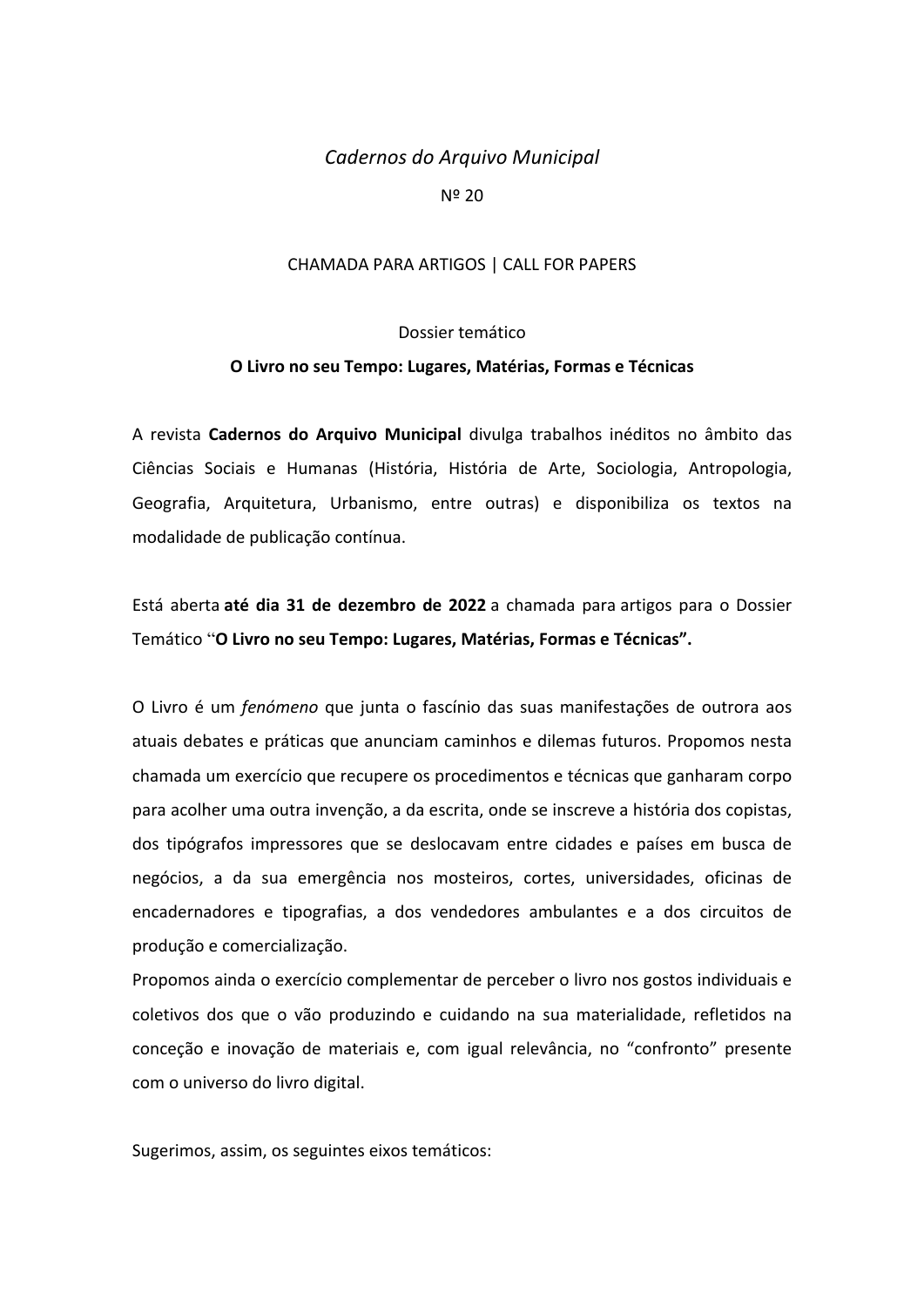(a) História da produção do Livro: do manuscrito à impressão tipográfica, da iluminura à gravação digital;

(b) Oficinas e tipografias de tratamento e encadernação do livro;

(c) Profissões do livro, memórias e mutações históricas: encadernadores, ilustradores, douradores, impressores, tipógrafos, editores, vendedores-ambulantes, livreiros, críticos;

(d) Livros proibidos, Livros censurados, Livros perdidos, Livros de culto (do ponto de vista ficcional, científico, político, cultural, religioso);

(e) Lugares do livro, evolução e história;

(f) O Livro na toponímia;

(g) Modos de leitura e figuras do leitor;

(h) Percursos documentais e estéticos: o livro na arte (fotografia, filme, pintura e escultura).

Coordenação científica:

Fernando J. Bouza Álvarez (UNIVERSIDADE COMPLUTENSE, Madrid)

João Luís Lisboa (NOVA FCSH)

Luís Martins (NOVA FCSH)

A submissão é feita para o endereço am.cadernos@cm-lisboa.pt

Instruções para os autores | Outras informações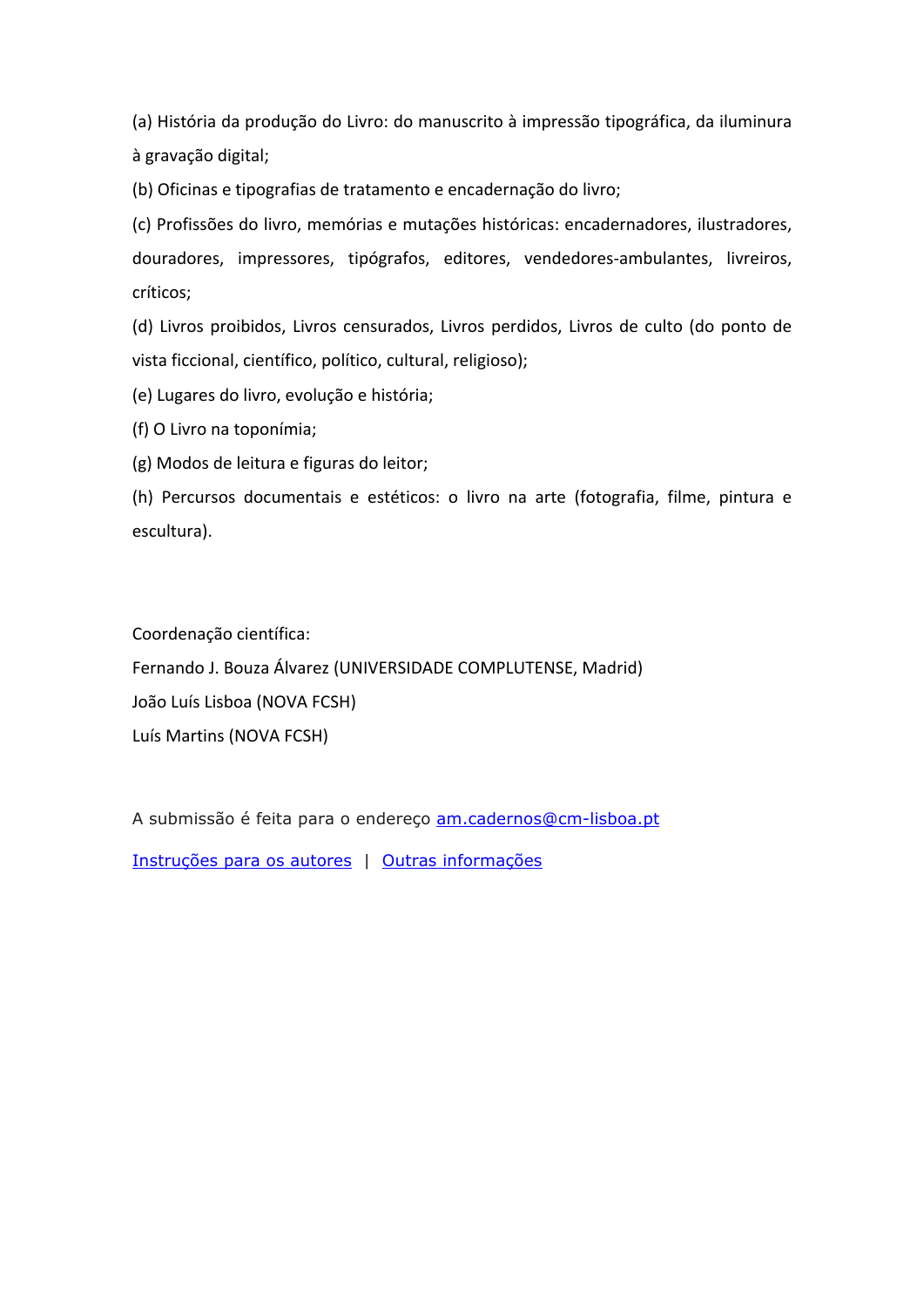# *Cadernos do Arquivo Municipal*

Nº 20

## **CALL FOR PAPERS**

## Thematic dossier

## **The Book in Its Time: Places, Materials, Forms and Techniques**

The scientific journal **Cadernos do Arquivo Municipal** publishes original works in the Social Sciences and Humanities field (History, Art History, Sociology, Anthropology, Geography, Architecture, Urbanism, among others). The journal operates in a Continuous Article Publication (CAP) mode.

It is open, until 31 December 2022, the call for papers for the Thematic Dossier " The **Book in Its Time: Places, Materials, Forms and Techniques".** 

The Book is a *phenomenon* that combines the fascination of its manifestations of yesteryear to the current debates and practices that announce future paths and dilemmas. We propose in this call an exercise that recovers the procedures and techniques that gained body to welcome another invention, that of writing, which inscribes the history of copyists, printing typographers who moved between cities and countries in search of business, that of their emergence in monasteries, courts, universities, binder workshops and typographies, that of street vendors and that of the production and marketing circuits.

We also propose the complementary exercise of perceiving the book in the individual and collective tastes of those who produce it and caring in its materiality, reflected in the design and innovation of materials and, with equal relevance, in the "confrontation" present with the universe of the digital book.

We therefore suggest the following thematic axes: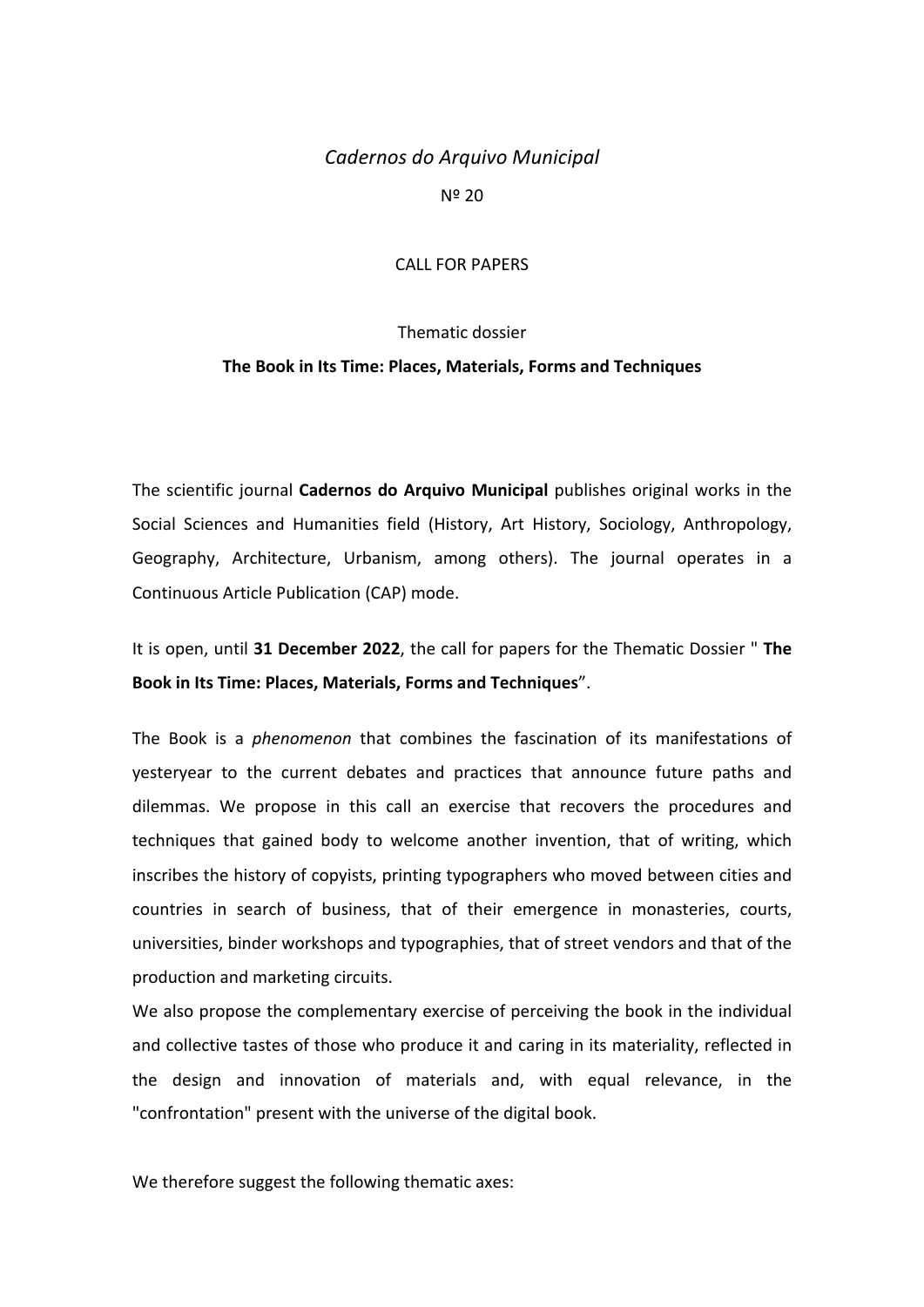(a) History of book production: from manuscript to typographic printing, from illumination to digital recording;

(b) Workshops and typographies of treatment and binding of the book;

(c) Book professions, memoirs and historical mutations: binders, illustrators, gilders, printers, typographers, editors, street vendors, booksellers, critics;

(d) Forbidden books, censored books, lost books, cult classic books (from a fictional, scientific, political, cultural, religious point of view);

(e) Book places, evolution and history;

(f) The Book in Toponymy;

(g) Reading or Readings;

(h) Documentary and aesthetic paths: the book in art (photography, film, painting and sculpture).

Scientific coordination:

Fernando J. Bouza Álvarez (UNIVERSIDADE COMPLUTENSE, Madrid) João Luís Lisboa (NOVA FCSH) Luís Martins (NOVA FCSH)

Submission adress: am.cadernos@cm-lisboa.pt

Instructions to authors | Further information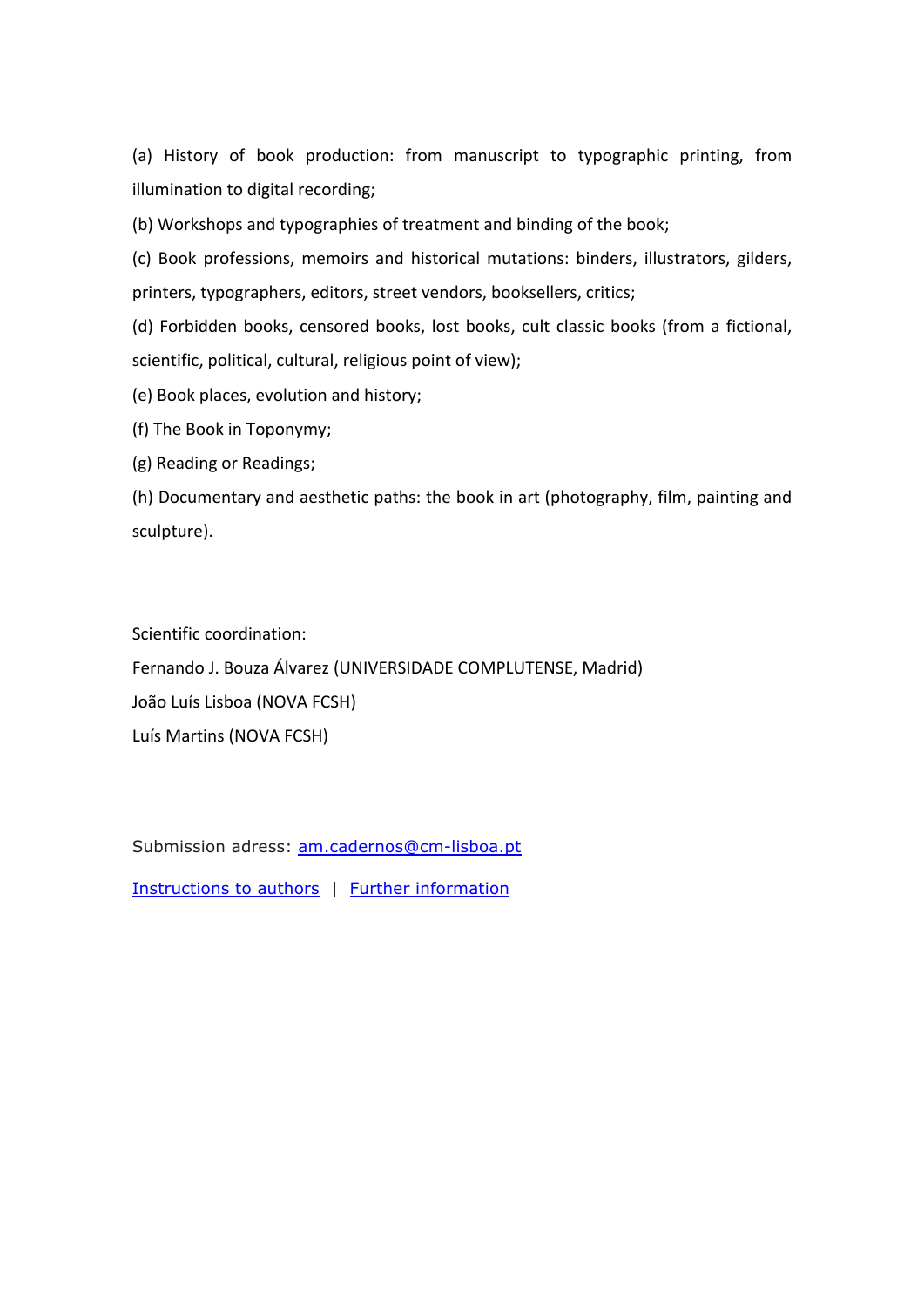# *Cadernos do Arquivo Municipal* Nº 20

## APPEL À CONTRIBUTIONS

## Le livre dans son *temps* : lieux, matériaux, formes et techniques

La revue **Cadernos do Arquivo Municipal** publie des travaux inédits dans le domaine des sciences sociales et humaines (histoire, histoire de l'art, sociologie, anthropologie, géographie, architecture, urbanisme, entre autres) et met les textes à disposition sous forme de publication continue.

L'appel à communications pour le dossier thématique "Le livre en son temps : lieux, **matières, formes et techniques"** est ouvert jusqu'au 31 décembre 2022.

Le Livre est un phénomène où la fascination exercée par ses manifestations dans le passé se noue avec les débats et pratiques actuelles qui annoncent des chemins et des dilemmes futurs. Dans cet appel à contributions, nous proposons un exercice qui récupère les procédures et techniques mises en place pour accueillir une autre invention, celle de l'écriture, où s'incluent l'histoire des copistes, des imprimeurs et des typographes qui ont circulé entre villes et pays en quête d'affaires, celle de leur émergence dans les monastères, les tribunaux, les universités, celle des relieurs et des imprimeries, celles des marchands ambulants et des circuits de production et de commercialisation.

Nous proposons également l'exercice complémentaire de comprendre le livre à travers les goûts individuels et collectifs de ceux qui le produisent et prennent soin de sa matérialité reflétée aussi bien dans la conception et l'innovation des matériaux utilisés que dans l'univers esthétique du livre numérique actuel.

La réflexion s'organisera autour des axes thématiques suivants :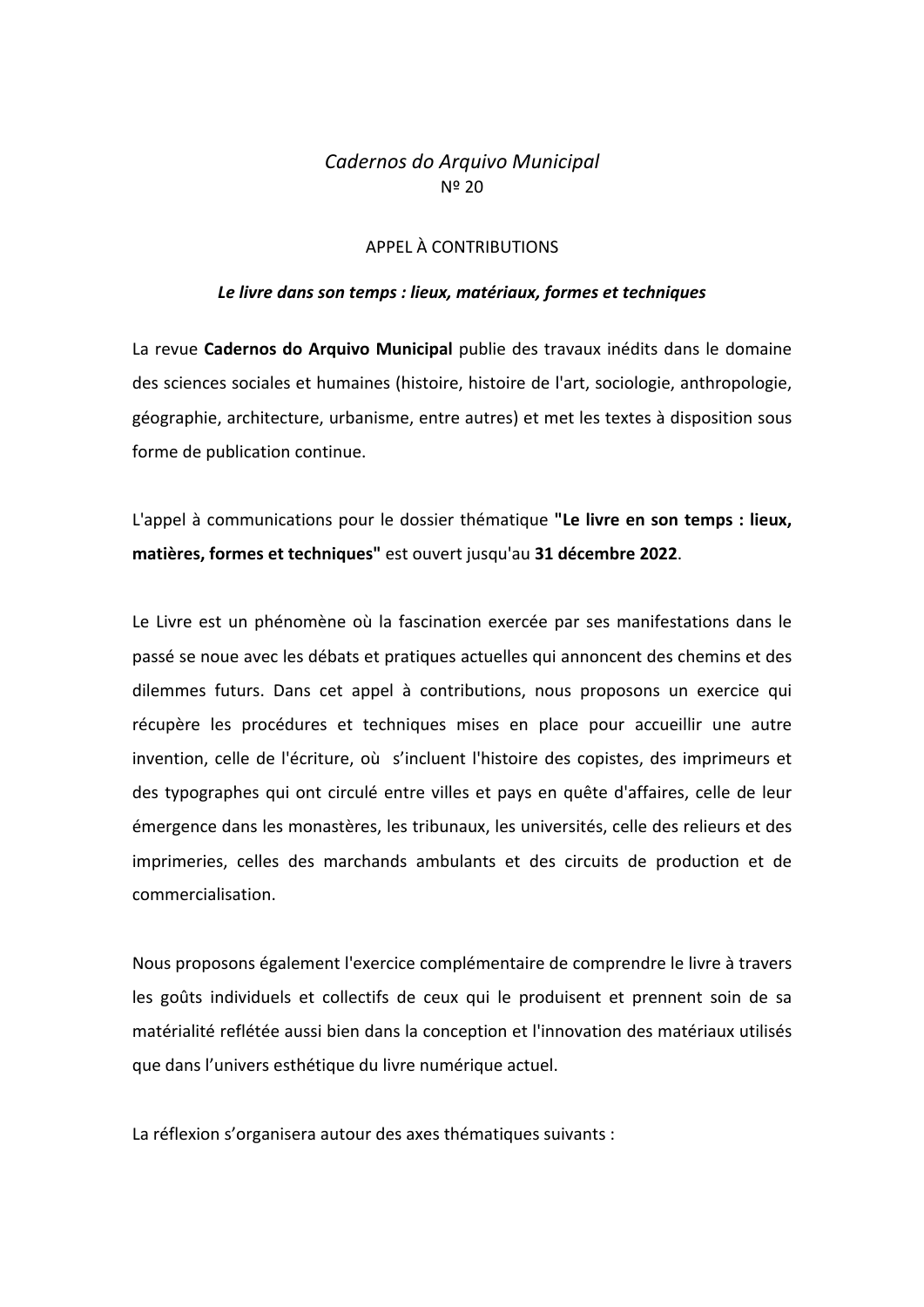- (a) Histoire de la production du livre : du manuscrit à la typographie, de l'enluminure au registre numérique
- (b) Ateliers et typographies pour le traitement et la reliure du livre
- (c) Métiers du livre, mémoires et mutations historiques : relieurs, illustrateurs, doreurs, imprimeurs, typographes, éditeurs, marchands ambulants, colporteurs, libraires, critiques
- (d) Livres interdits, livres censurés, livres perdus, livres de culte (regards croisés : discours fictionnel, scientifique, politique, culturel ou religieux)
- (e) Le livre et ses espaces : évolution et histoire
- (f) Le livre dans la toponymie
- (g) Lecture ou Lectures
- (h) Parcours documentaires et esthétiques : le livre dans l'art (photographie, cinéma et documentaires, peinture et sculpture)

Coordination scientifique :

Fernando J. Bouza Álvarez (UNIVERSIDADE COMPLUTENSE, Madrid) João Luís Lisboa (NOVA FCSH) Luís Martins (NOVA FCSH)

Soumission : am.cadernos@cm-lisboa.pt

Instructions pour les auteurs | Autres informations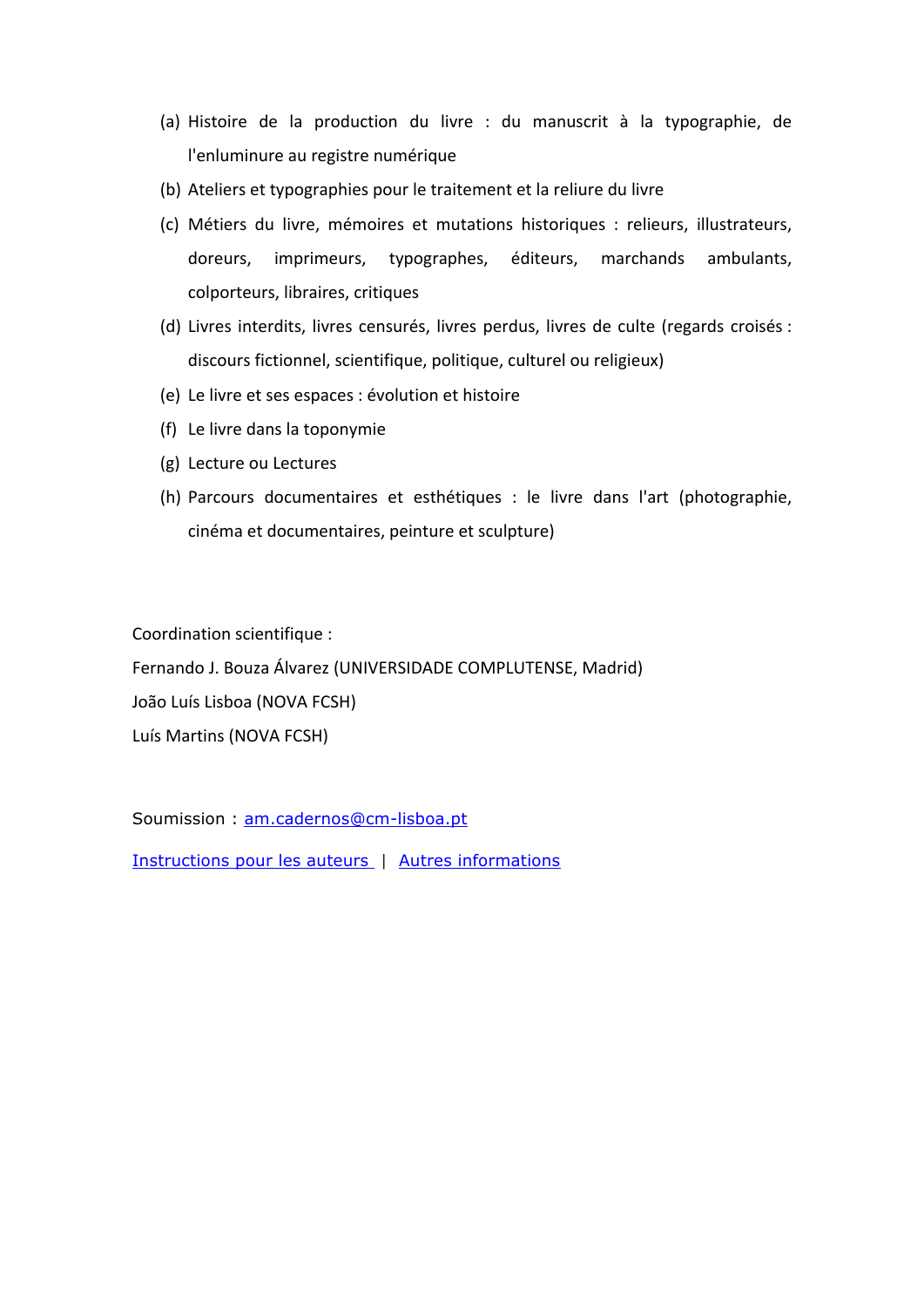# *Cadernos do Arquivo Municipal*

Nº 20

# CONVOCATORIA DE ARTÍCULOS

## Dossier temático

## El libro en su tiempo: lugares, materiales, formas y técnicas

La revista **Cadernos do Arquivo Municipal** publica trabajos originales en el ámbito de las Ciencias Sociales y Humanidades (Historia, Historia del Arte, Sociología, Antropología, Geografía, Arquitectura, Urbanismo, entre otros) y pone a disposición los textos en modo de publicación continua.

Hasta el 31 de Diciembre de 2022 se encuentra abierto el período de aceptación de propuestas para el Dossier Temático "El libro en su tiempo: lugares, materiales, **formas y técnicas".**

El Libro es un *fenómeno* que combina la fascinación de sus antiguas manifestaciones con debates y prácticas actuales que anuncian caminos y dilemas futuros. Proponemos en esta convocatoria un ejercicio que recupera los procedimientos y técnicas que ganaron cuerpo para acoger otro invento, el de la escritura, que inscribe la historia de copistas, tipógrafos impresores que se desplazaron entre ciudades y países en busca de negocios, el de su aparición en monasterios, tribunales, universidades, talleres de encuadernación y tipografías, la de los vendedores ambulantes y la de los circuitos de producción y comercialización.

También proponemos el ejercicio complementario de percibir el libro en los gustos individuales y colectivos de quienes lo producen y cuidar en su materialidad, reflejado en el diseño e innovación de materiales y, con igual relevancia, en la "confrontación" presente con el universo del libro digital.